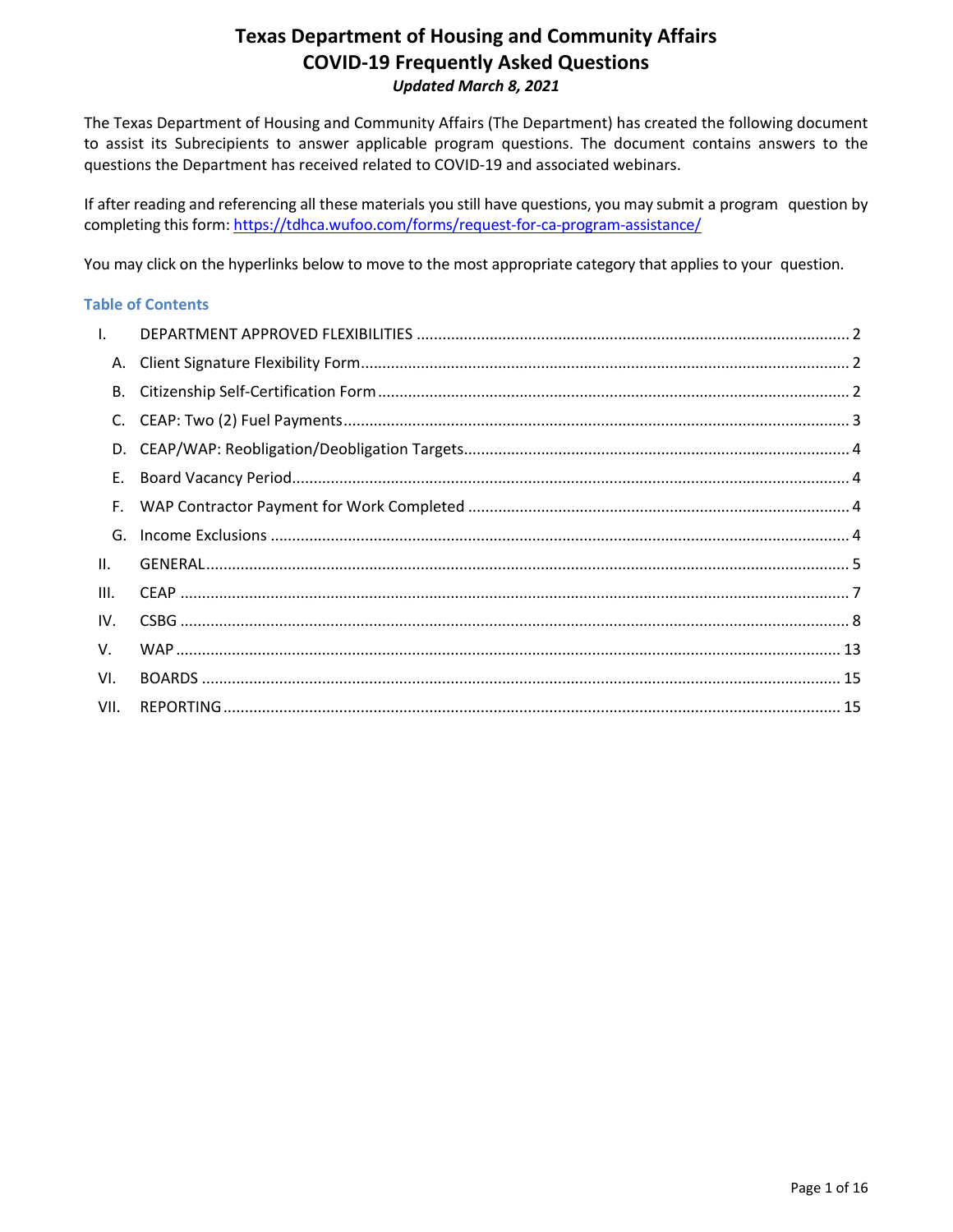*Updated March 8, 2021*

# <span id="page-1-0"></span>**I. DEPARTMENT APPROVED FLEXIBILITIES**

# **A. Client Signature Flexibility Form**

<span id="page-1-1"></span>*For use in taking phone applications for documents where the client signature/date must be obtained on a form. Form examples:*

- *Applicant signature/date on the application,*
- *Household Status Verification or*
- *Declaration of Income Statement (DIS)*
	- o **DOE-WAP: Clients may self-certify income and specify a notarized statement will be provided at a later date. Notarized DIS must be obtained for monitoring.**

### **1. What is the effective date for flexibilities?**

Flexibilities effective date is 3/27/2020, except for the Citizenship Self-Certification Form which is effective 4/7/2020. All flexibilities will remain in effect until rescinded by the Department.

### **2. Is the Signature Form only for CEAP? Is it only for crisis payments?**

No, this applies to any program application, a DIS, or HH Status Verification Form that needs a signature, as well.

### **3. If able, can we obtain digital signatures, are these allowable?**

Yes, digital/electronic signatures are allowable.

# **B. Citizenship Self-Certification Form**

### <span id="page-1-2"></span>*For use only when U.S. Citizenship documentation is unobtainable between April 7, 2020 until rescinded by the Department.*

**4. What can we do about the legal documents that are required to prove citizenship? We have many clients that do not want to send that information because they are scared of fraud. Can the DEPT please allow self-certification for proving citizenship? Our local clerk's office are closed to the public, request for birth certificates have to be completed online then mailed in.** 

Effective 4/7/2020, for citizens who cannot provide proof of citizenship due to record office closure, the use of the Citizenship Self-Certification Form may be used. Once records offices reopen clients are to provide their citizenship document for the client file.

**5. If we know that the birth certificate record offices are now open in our service area, can we still use the citizenship self-certification form, since it has not been rescinded?**

No, this form is ONLY for use when the client cannot obtain their birth certificate due to record office closures. It is not to be used, if the records offices are open.

**6. Is the Citizenship Self-Certification flexibility for CEAP only? Is it for new applicants (eligible to use this allowance) or for new and current applicants?**

This form may be used by CEAP and WAP. It is for applications dated as of 4/7/2020, for those who are unable to obtain their birth record due to COVID-19 record office shut downs.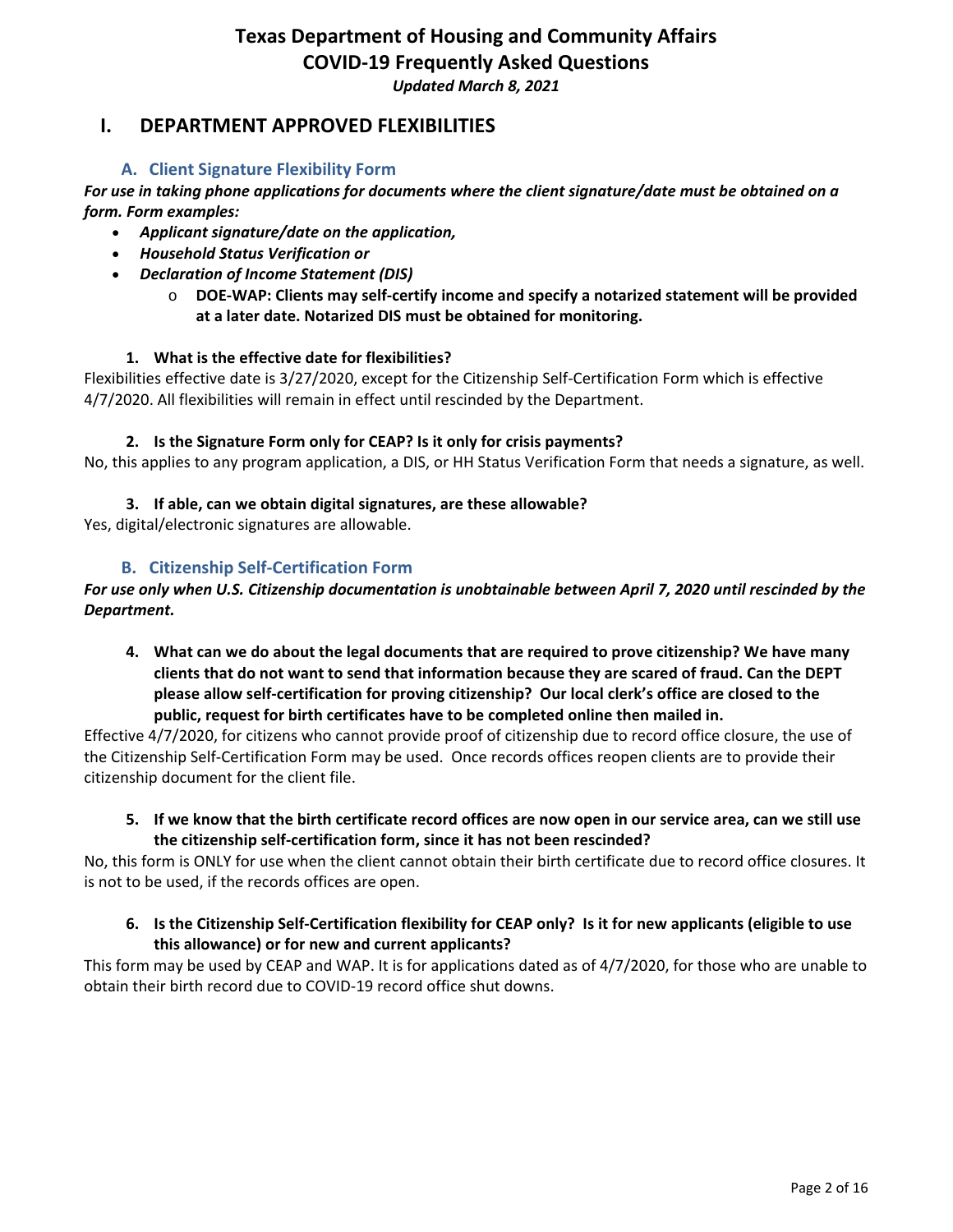**7. How do we get Citizenship Self-Certification form from clients who do not have the technology or means of submitting a signed form? Can we use the signature flexibility? If not, this doesn't make sense.**

Yes, use the Client Signature Flexibility Form in tandem with the Self-Certification Form and document the file of their verbal attestation.

**8. Does this apply to those who have been issued birth certs in the past? What about elderly people born at home, who have never had a cert issued? Can this flexibility be used for them?**

NO---if you have previously certified the client, use a copy of that certification form. If they have a birth certificate, they must provide it. This only applies for those who are unable to obtain their birth record due to COVID-19 closures---and is only for the duration of flexibility, which remains until rescinded by the Department.

**9. Why can't we use the Texas DL with the gold star? Doesn't it verify that the TX DPS verified citizenship?**

Unfortunately, it does not. A person can be eligible under the REAL ID ACT and not be a Qualified Alien under PRWORA (e.g. persons that have conditional permanent resident status, temporary legal status, freely associated states citizens). Likewise certain categories of persons may not be eligible for REAL ID, but are Qualified Aliens eligible for LIHEAP/WAP benefits (e.g. certain individuals with VAWA status). <https://www.govinfo.gov/content/pkg/FR-2008-01-29/html/08-140.htm> <https://www.law.cornell.edu/uscode/text/8/1641>

## **10. If a client applied before 4/7, and we are processing the file as of 4/7 or after, and they cannot obtain their birth certificate due to office closure, does the approved flexibility apply to them too?**

Yes, you will need to obtain a self-certification form from them, and update the file.

### **11. If social distancing/isolation/closures last longer than August would the Department be willing to extend the flexibility period?**

Due to COVID exceeding originally anticipated time frames, flexibilities will remain in effect until rescinded by the Department.

# **C. CEAP: Two (2) Fuel Payments**

# <span id="page-2-0"></span>*For 2020 Program Year, two (2) utility bills (electric, propane, or gas) may be paid each month until rescinded by the Department, effective 3/27/2020. Keep in mind that the assistance provided must still stay within the maximum benefit allowance.*

# **12. Can we go back to March and add the second fuel payment?**

You may not go back and add a second fuel payment to months that have already been paid. You may add the second fuel payment to any months that have not been paid or that are pledged, as long as you remain within the maximum benefit allowance for the household.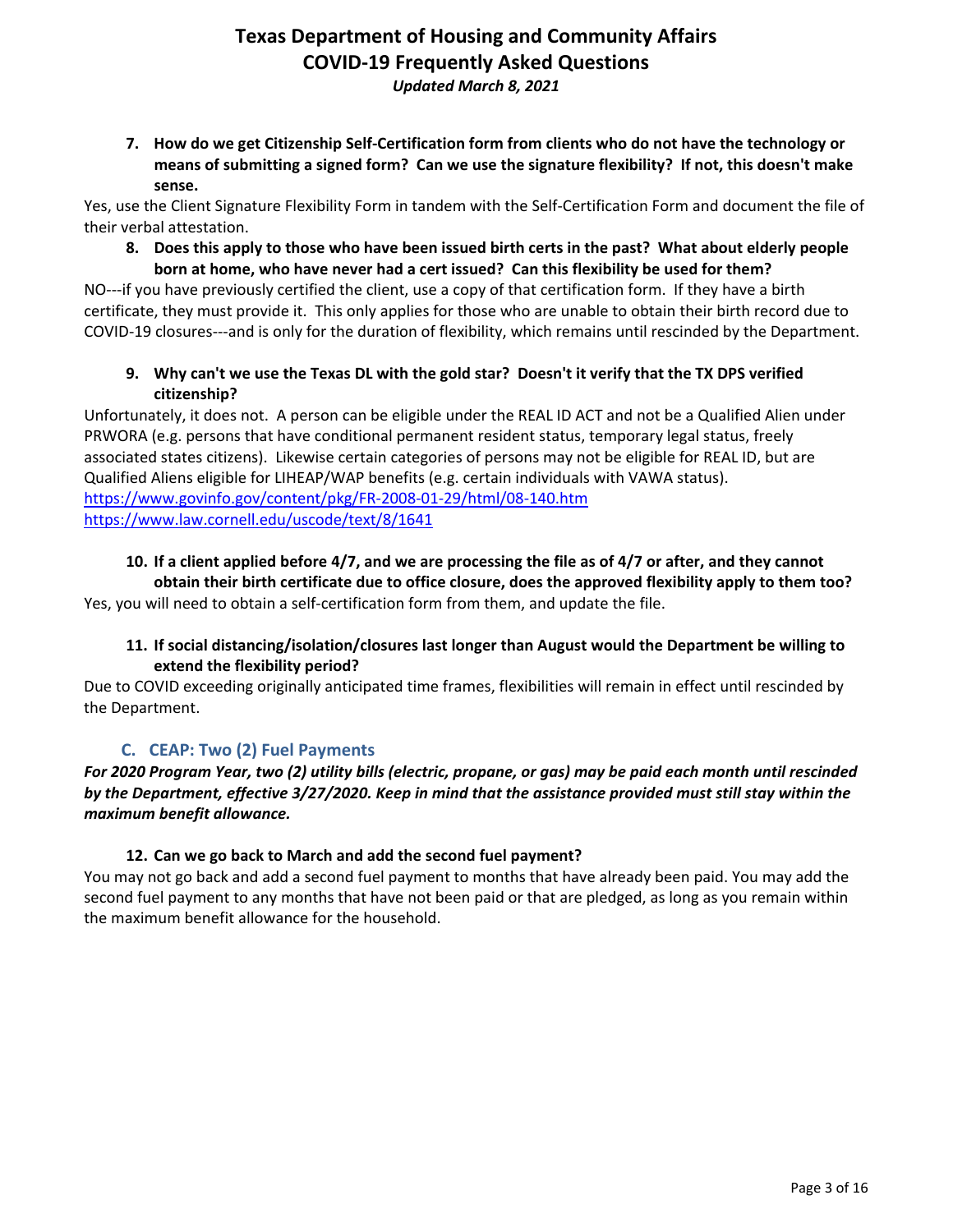*Updated March 8, 2021*

## **13. So, if a household is eligible for 6 payments and we pay 2 fuel payments a month, does that mean we can only do 3 months?**

Each eligible payment can contain both bills. Here's an example for a household who is eligible for 6 payments with a max benefit allowance of up to \$1,400.

| Month     | <b>Electric Amount</b> | <b>Gas Amount</b> | <b>Considered as Payment Number</b>                |
|-----------|------------------------|-------------------|----------------------------------------------------|
| June      | \$185                  | \$30              | 1                                                  |
| July      | \$200                  | \$30              | 2                                                  |
| August    | \$250                  | \$25              | 3                                                  |
| September | \$175                  | \$35              | 4                                                  |
| October   | \$100                  | \$40              | 5                                                  |
| November  | \$85                   | \$50              | Skip, as Dec is higher- pledged for max assistance |
| December  | \$80                   | \$75              | 6                                                  |
| Total     | \$990                  | \$235             | \$1,225 within max benefit allowance               |

### **D. CEAP/WAP: Reobligation/Deobligation Targets**

### <span id="page-3-0"></span>*Suspension of expenditure and production targets for 2020*

**14. Is there any additional documentation required from Subrecipients for the Deob/Reob waiver?** The deobligation triggers have been waived; however, Subrecipients should still develop a plan for full expenditures of all funds and tracking progress to ensure they meet full expenditure.

### **E. Board Vacancy Period**

### <span id="page-3-1"></span>*Extension of 90 day requirement to fill vacancies.*

### **15. We are unable to hold elections for vacant board seats. Can we get an extension to the 90 day rule in 10 TAC 6.212 (b)(1)?**

Yes. The Department approves a delay until it is reasonable/safe to conduct elections of board members. Please document dates and conditions for when you are able to hold the elections and seat board members for future monitoring.

# **F. WAP Contractor Payment for Work Completed**

### <span id="page-3-2"></span>*Subrecipients may pay contractors for work completed due to delays from COVID-19.*

### **16. Our contract states that we not pay our contractors until a final inspection is signed off from the agency.**

If unable to perform a final inspection due to COVID-19, you may pay your contractor for work performed, with the recommendation to hold back a small percentage until the final inspection can be completed. The unit may not be reported as completed until the final inspection is complete; however final inspection and final payment must be conducted during the same contract period as the initial payment to contractor. Units will be reported as in progress prior to final inspection and all payments will clearly document the items being paid for.

### **G. Income Exclusions**

<span id="page-3-3"></span>**17. Will the Stimulus Checks for COVID-19 be included or excluded income?** COVID Stimulus checks will be considered EXCLUDED income.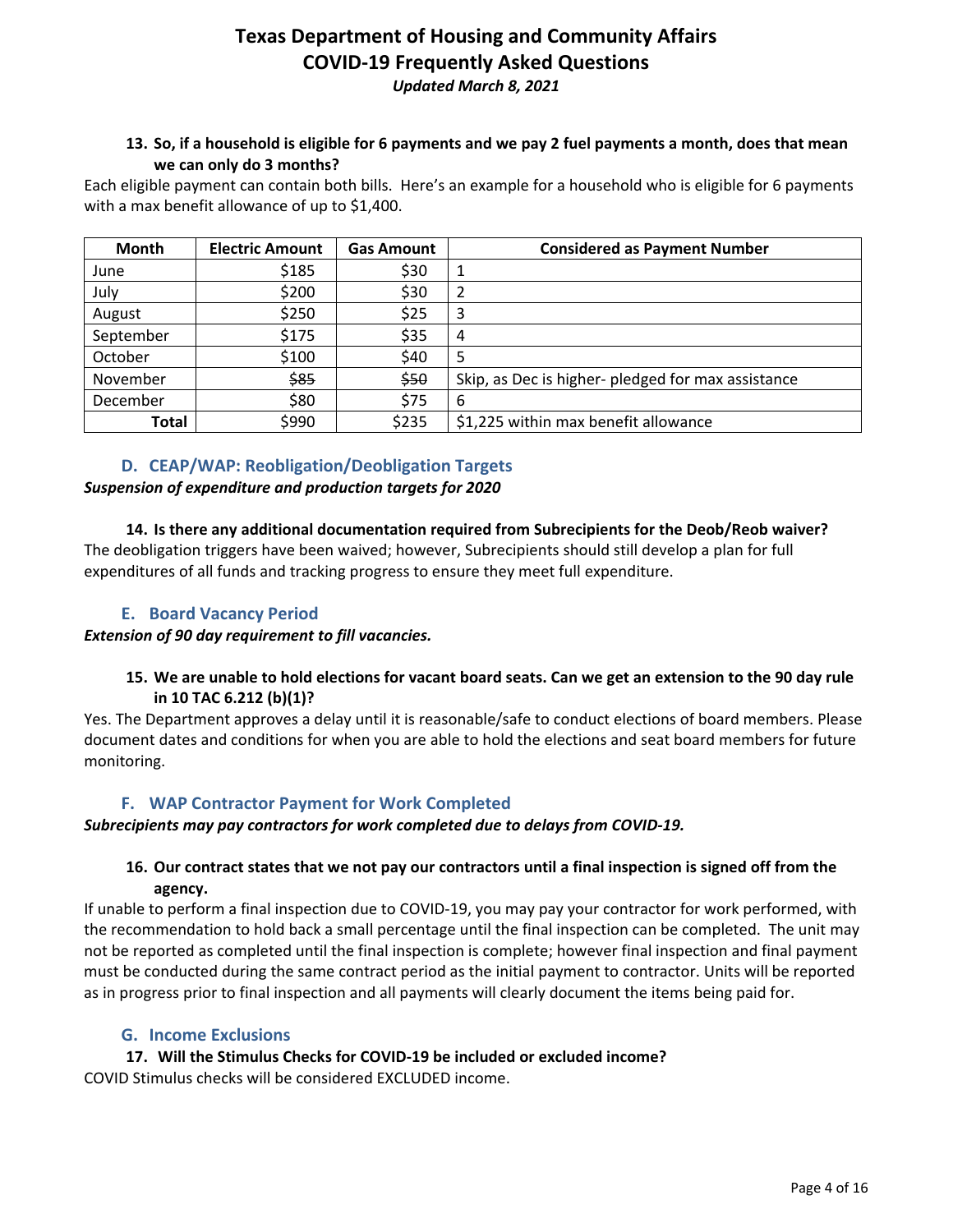*Updated March 8, 2021*

### **18. Will pandemic unemployment assistance (PUA) and disaster unemployment assistance (DUA) be included or excluded income? Does this apply to WAP, as well?**

Both the PUA and DUA will be considered EXCLUDED income for CSBG, CEAP and LIHEAP-WAP. DOE-WAP has issued guidance in WPN 20-3 and Memorandum 062 that PUA and DUA is to be INCLUDED **i**ncome, as it is not a one-time payment.

# <span id="page-4-0"></span>**II. GENERAL**

**19. What are the parameters that determine whether a household was impacted by COVID19 and what documentation should be collected? Do we need to obtain proof that the household was impacted by COVID-19 in order to provide assistance through the CARES Act?**

Client verbal report of loss of job, income, or need due to sheltering-in-place or local restrictions from COVID-19 that impacts the household, noted in client file by the caseworker. \*See COVID-19-related Sample Questions.

**20. Can a client self-certify they have been impacted by COVID? Our application has a section where the client is asked to check a box if they have been financially impacted by COVID, does this suffice?**

A check-box in and of itself is insufficient. You would need to document in case notes how the client was impacted by COVID-19 as well. If the self-certification has an explanation section, then it could be used.

**21. Are we correct in thinking that a person on social security would not have a COVID-related need since their income was not affected? If anything, they received more money than usual (stimulus check).**

Not necessarily. Income may not be the only factor for a COVID-19 related need. In addition, stimulus checks are "excluded" income. As with any CARES funds, the client must show or explain how COVID-19 has impacted their need for assistance.

**22. Can you provide a letter designating Community Action Agencies as Essential Services so we can use it as backup for our letter staff is carrying?**

No, this is outside of the Department's purview. If you have specific questions about an activity, you should contact your legal counsel and/or you may ask TDEM to have certain functions determined as essential: <https://tdem.texas.gov/essentialservices/>

GA-14 refers to the Texas Department of Emergency Management (TDEM) and the Department of Homeland Security descriptions of "essential services," found here:

https://www.cisa.gov/sites/default/files/publications/CISA Guidance on the Essential Critical Infrastructure Workforce Version 2.0 Updated.pdf

**23. We do have some elderlies that do not have a copy of their Social security benefits letters. The SSA offices in our location is closed until April 17th and we are not aware if they will be extending. We do try to refer the clients to create an account to print the award letter. Not all agree. May we proceed with a DIS form to avoid having them wait for SSA office to open?**

If unable to obtain their current letter, use a DIS with a copy of the last award letter as backup.

### **24. We had a lot of travel for conferences canceled due to COVID-19, some costs were non-refundable, like airline tickets which are now reserved credit. How should we account for these costs?**

Keep the travel invoice, the credit from the airline and the disaster declaration as support. You may use the credit for future travel. TDHCA will not question documented non-refundable travel costs due to COVID-19.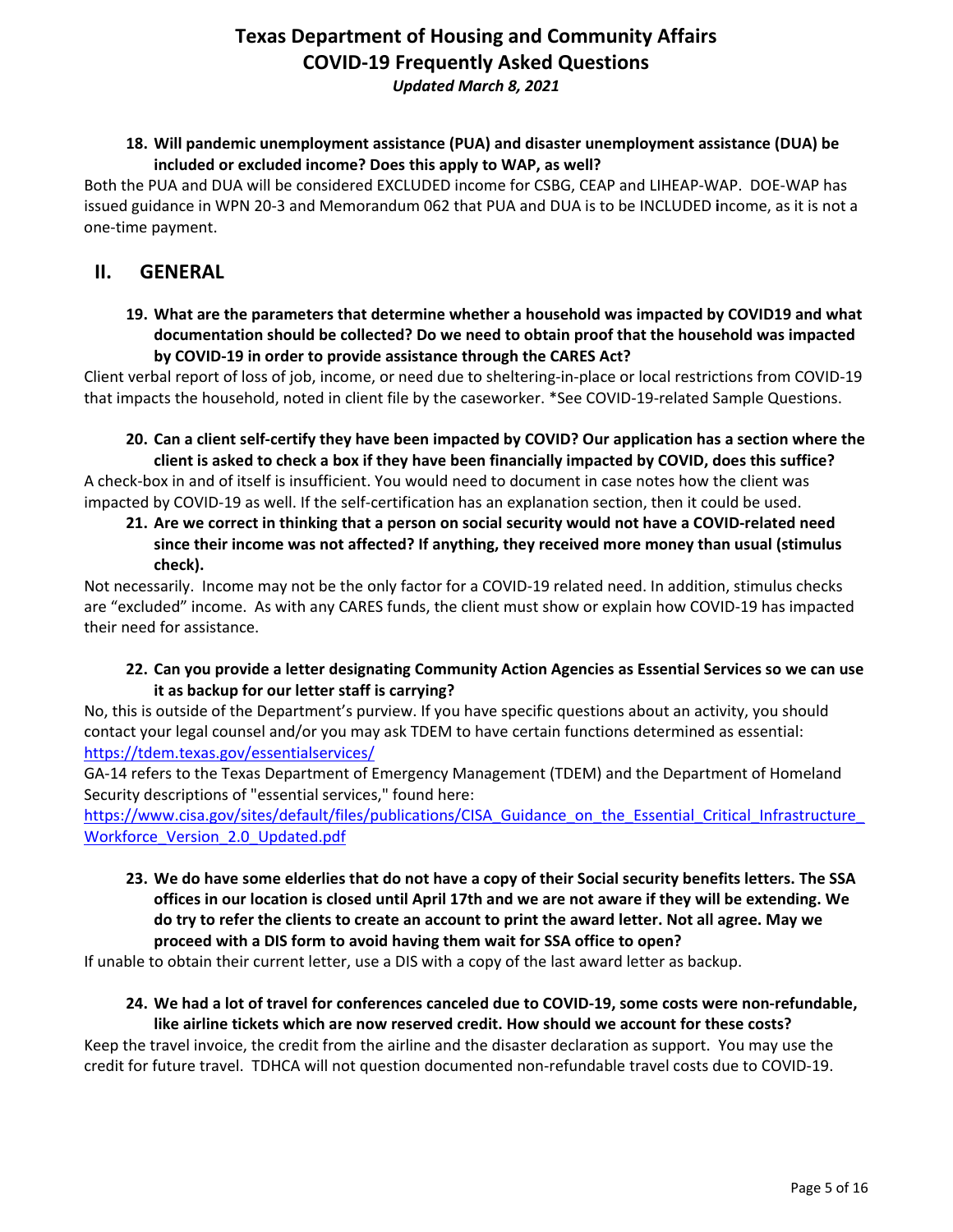*Updated March 8, 2021*

**25. Do you think it may be a good idea to track if people in the network who test positive for COVID-19? It would be important to note what they do such as weatherization assessments or other positions with client contact, no client contact? If it turns out people are getting infected because of client contact we can let the network know of the risk.**

Tracking staff who test positive for COVID-19 is a local level decision. TDHCA recommends using the resources available on the "Community Affairs Subrecipient Guidance during COVID-19 Pandemic" page on our website in conjunction with local health department recommendations in order to establish safe work practices. Any tracking of employee health must be in compliance with HIPAA and any other applicable privacy and public health requirements.

**26. Can one household be assisted under regular CSBG, CSBG-Discretionary, and CARES Act CSBG/CEAP?** It is feasible, but may not be prudent.

For CSBG, a regular CSBG client may now have additional COVID-19 related needs. These clients could be served out of regular CSBG and a COVID-19 contract. For clients above 125%, these must be served using the CSBG-D or CSBG CARES contracts with a documented COVID-19 related need.

For CEAP clients, **the benefit allowance is based upon program year (not contract)**. All regular CEAP rules for assistance remain in effect. Those being served out of CEAP CARES contract must have a documented COVID-19 related need and be income eligible. Once you identify which contract is appropriate, you should fully serve the household for the remainder of this program year out of that contract. There is no additional benefit by using both contracts, so DO NOT use both contracts for a household, as this may result in future monitor findings.

# **27. Do COVID applicants need to be run through SAVE?**

No. CSBG clients are not subject to SAVE or Citizenship Verification requirements. Those requirements are only for CEAP, LIHEAP-WAP, and DOE-WAP.

### **28. Can we outsource client intake?**

It is allowable, per CSBG Contract Section 16 A to subcontract for the delivery of direct client assistance. However, for any outsourced activities, the Subrecipient is responsible for oversight of program requirements performed by the outsourced organization. You must also, properly procure for organizations with whom you will outsource.

### **29. How do we handle staffing costs, as we may need to hire?**

If you are hiring temp staff, you will need to properly procure for a temp agency. See question #33 below.

### **30. How do you conduct outreach if you cannot go out?**

Standard outreach methods such as news broadcasts/television PSAs, social media, mailers, and partnerships with local organizations are a few recommendations that do not require person to person contact.

### **31. Do COVID applicants need to be run through SAVE?**

It depends on the program. CSBG clients are not subject to SAVE or Citizenship Verification requirements. SAVE and Citizenship requirements are required for CEAP, LIHEAP-WAP, and DOE-WAP.

### **32. Due to the governor's executive order opening all business at 100%, does this mean the flexibilities will no longer be accepted?**

No. All flexibilities remain in effect until rescinded by the Department. The COVID-19 disaster is still in effect as the Governor has been renewing the declaration monthly and most recently March 6, 2021. <https://gov.texas.gov/news/post/governor-abbott-extends-covid-19-disaster-declaration-march-2021>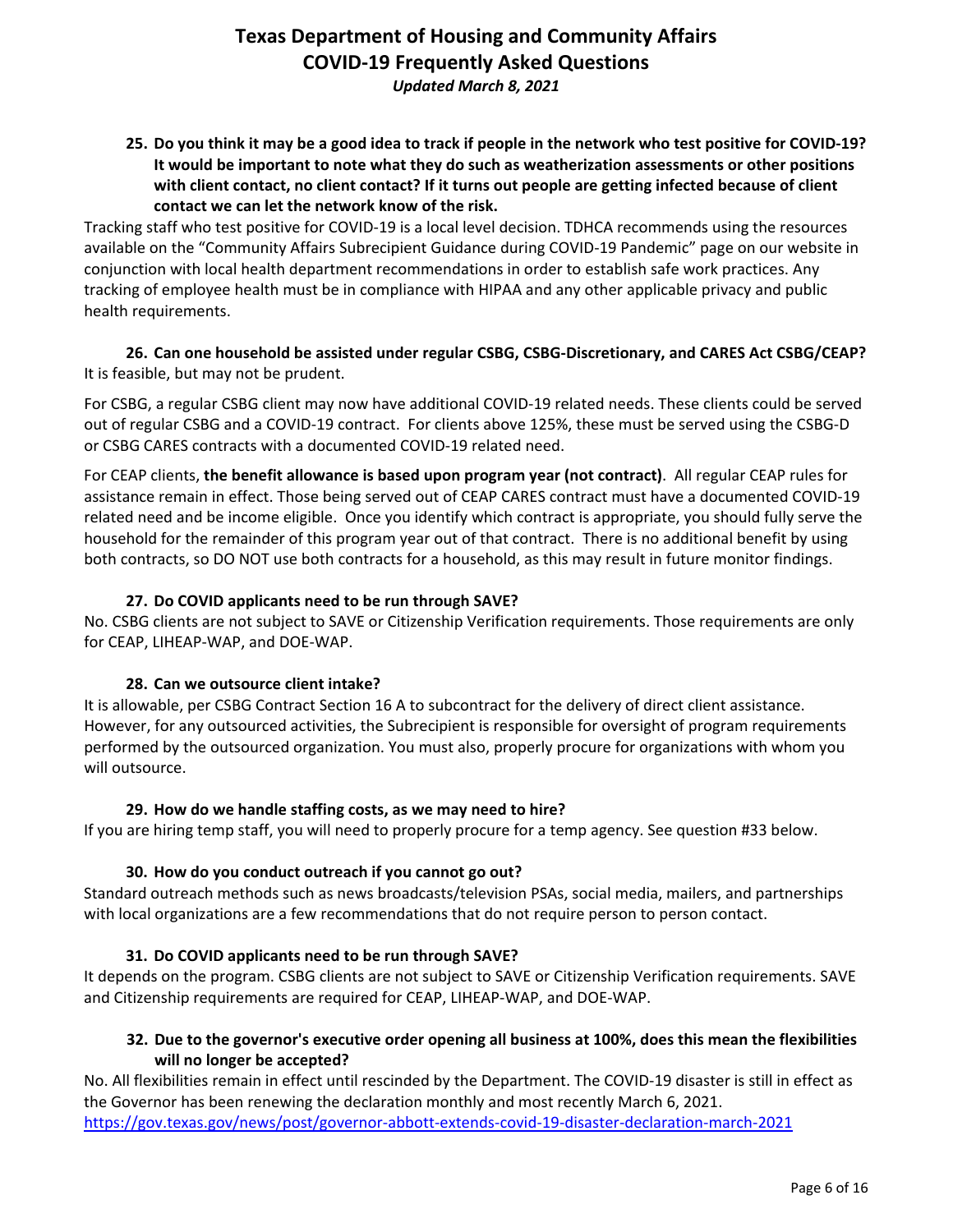### **33. Could you provide clarification for allocation of CARES funds?**

Subrecipients may choose to keep all normal operating costs allocated to their annual allotment of CEAP and CSBG grants. Subrecipients do have (at their discretion) the option to cost allocate across both their annual and CEAP and CSBG CARES Act grants. One key item to keep in mind is that the CARES Act grants are supplemental funding. Additional costs that Subrecipients may incur to administer CARES Act grants, should be charged to the appropriate CARES Act grant.

Things to keep in mind:

- Subrecipients must have a methodology they follow and must retain supporting documentation for all costs
- Temporary Staff: When you are hiring temp staff, you will need to properly procure for a temp agency. If they are only going to work on CARES program, then CARES funds will pay 100% of salary.
- Admin Staff: if they work on both grants, you may choose to allocate their time to reflect activities performed.
- Subrecipients should not randomly charge across grants. Be consist with the methodology put into place for all expenses.

# <span id="page-6-0"></span>**III. CEAP**

### **34. If we have spent the 2019 CEAP contract, can we close that contract out and complete a final report?**

Yes, Subrecipients should close out contracts when completed.

### **35. Any extensions on reporting and if not can we submit 2 month projections on the next CEAP reports?**

Yes, we can provide extensions, if necessary. Keep in mind that extensions can delay when the funding is received by the Subrecipient, as well.

### **36. Will CEAP income guidelines increase?**

No, CEAP remains at 150%.

### **37. Will the CEAP CARES funding guidelines be the same as the current CEAP?**

Yes. All program rules apply.

### **38. Could we consider waiving consumption histories during this crisis in CEAP**

Subrecipients may offer a one-time assistance, based on current bill, and may include two (2) fuel sources, while awaiting billing histories to determine future pledges. If a billing history is unobtainable or does not cover a full 12 months, the agency approved ABM may be used.

## **39. If you have already put a client in for the year in CEAP, and they got laid off, they already have their set pledges for the year. How will we be able to assist them for the months that they can't pay due to this crisis?**

Use the standard protocols for unpledged months; apply any remaining crisis component benefits, as long as the crisis conditions exist. See 10 TAC §6.310(a)(1-3).

### **40. Will any UA money be allocated for small business?**

NO, utility assistance for businesses is not allowable.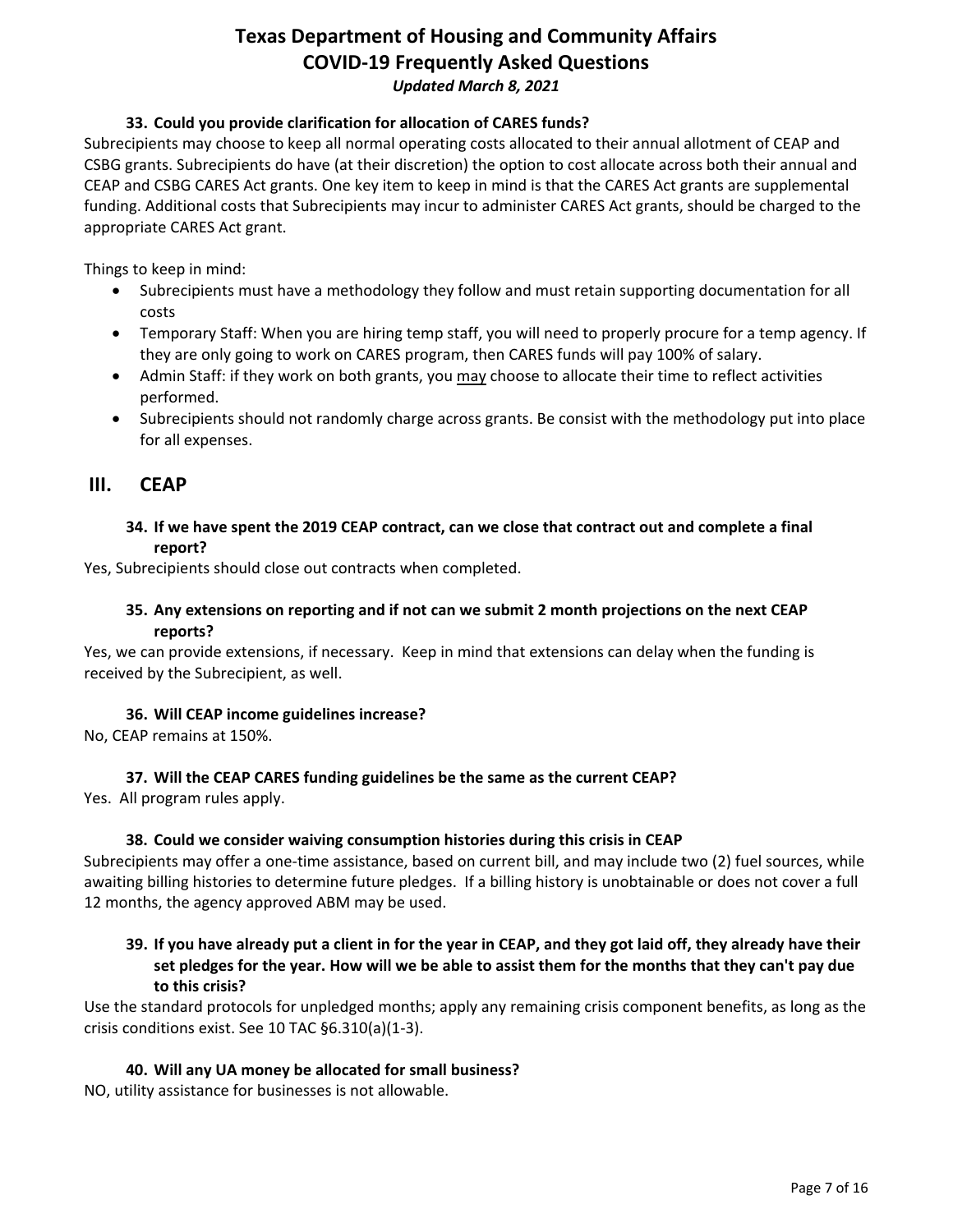*Updated March 8, 2021*

### **41. Are we to assist everyone from today and going forward under the crisis component only or do we have the flexibility to help under UA or Crisis Assistance component?**

Only if they meet the first criteria for Crisis Assistance, as stated in 10 TAC§6.310 (a) Crisis Assistance can be provided to persons who have already lost service or are in immediate danger of losing service only under one of the conditions listed in paragraphs (1) Extreme Weather (2) Disaster or (3) Life Threatening Crisis. Otherwise, use utility assistance.

## **42. When using the Citizenship Self-Certification Form, can we pledge all remaining months to utility all at once? Or still one month at a time?**

You may pledge the remaining months. You are to pledge them as you do any other time; one payment per month.

### **43. Is a past due utility bill sufficient to count as a disconnect notice?**

Not necessarily. You will need to determine if they are "at risk" of disconnect barring the moratorium. Check with your utility vendor.

### **44. What do we need to look for to pay utility bills out of Crisis Assistance funds?**

Crisis Assistance has two components for assistance. 1) Household must be "at risk" of losing service or have lost service AND 2) there must be a weather crisis (as per your CEAP Service Delivery Plan), a disaster (as declared by the Governor or President), or life threatening condition, as outlined in 10 TAC §6.310 (a) (1-3).

### **45. Several utility vendors are under a disconnect moratorium, others are not. Can we pay bills under the Crisis Assistance?**

In order to use Crisis Assistance funds, the client must present a "disconnect notice" or "notice of past due amount" during the moratorium, and the state of disaster/crisis must still be in effect. Keep a copy of the disconnect notice/late notice in the file.

**46. Are benefit determinations for CARES CEAP households based on contract term or program year?** The benefits are to be determined by program year (Jan 1-Dec 31), with an annual application. For 2020 applications, provide benefits through the end of this year or within max benefit determination. For 2021 applications for the CARES CEAP, pledge through contract end (or extension date within 2021, if needed), up to the max benefit allowance.

# <span id="page-7-0"></span>**IV. CSBG**

# **47. Will all CSBG contracts align with the CARES Act income eligibility threshold of 200%? Will all CSBG contracts increase to 200% FPL?**

Yes, to align with the CARES grant, any carryover, discretionary, and existing CSBG awards will be increased to 200% FPL, effective 3/27/2020. \*CEAP/LIHEAP-WAP remain at 150%.

### **48. Why was the regular CSBG moved to 200% FPL?**

It was determined that all CSBG awards would use the same FPL of 200%. This allows the option to use any regular CSBG emergency funds for COVID clients, if needed. However, the regular CSBG funds should remain prioritized for the goals and purposes of your PY20 CAP. Increase from 125%: Refer to slide 3 of CSBG Network Call on 4/23/2020.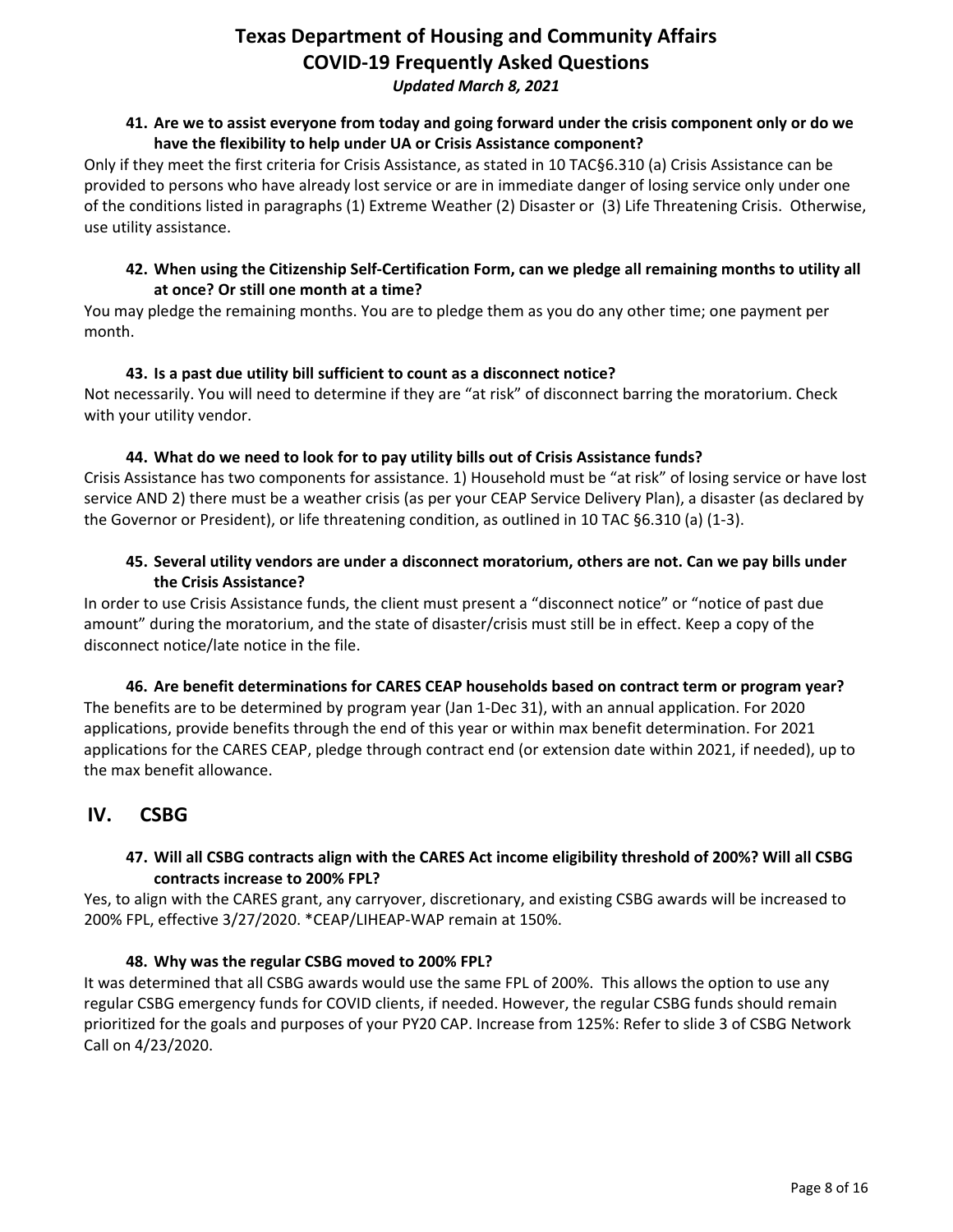### **49. Are there any restrictions regarding households over 125% or for the COVID issued contracts?**

The only restriction is that these household must have a documented COVID-related need. Documentation may be client statements in case notes. If the client can provide backup documents, such as: job loss notice, unemployment, online schooling mandate, this would be best.

# **50. Are we required to have our Matrix pre-approved by TDHCA?**

No, your Matrix is determined at the local-level, based upon identified needs, funding availability, and identified services/outcomes to be achieved.

# **51. How does the FPL increase affect TOP? Will TOP be increased to 200% or remain at 125%?** In order to maintain the statistical integrity of TOP data, TOP reporting will remain under the rule of 90 consecutive days above 125%FPL. This means that only clients who have a starting income at or below the 125% FPL are eligible for case management toward TOP numbers reported.

# **52. If a client TOPs above 125%, can we still serve them until they reach 200%?**

Clients, who are reported as TOP, can continue to be served through December  $31^{st}$  of their application year, if they need additional assistance.

# **53. What about COVID-related job loss clients who need case management for employment?**

If they enter the program at or below 125%, and meet the TOP criteria, you may report these households towards your TOP goal. If they are above 125% at application time, they may receive case management and all related services. You will report the services provided (SRVs), and any outcomes achieved (FNPIs), but you will NOT report these household numbers toward TOP goal.

## **54. What's the time frame until the CSBG-Disc and CSBG-COVID contracts show up?**

The CSBG-Discretionary contracts for COVID-related direct client assistance have been released. The CSBG-CARES contracts are expected to be released around mid-June.

### **55. Under pre-award costs, does that pertain to costs for computers or other costs that are not a direct service? Example, we have to do computer programming for CARES reporting.**

Additional operational costs to effectively administer the CARES Act contracts are allowable pre-award costs. Pre-award costs may include direct client assistance that was provided prior to receipt of contract. Keep clear, detailed documentation. As with any purchases, proper procurement is required.

# **56. Can a person who previously qualified for TOP still get help thru CARES program if they lost their job due to COVID?**

It depends. If this was a previous TOP client, who achieved TOP, and now lost their job due to COVID-19, then yes. If this was a previous TOP client, who had not yet achieved TOP for 90 consecutive days then you should reenroll in regular CSBG.

# **57. Can technology be purchased for GED students/TOP clients who are in school since they are now studying remotely? Will that suffice as a COVID related need?**

If the technology is needed for the client to continue their education/certification due to classes only being offered remotely, then this could be considered a COVID-19 related need. With that said, proper procurement is required. A laptop or initiation of cell/internet service would require small purchase procurement. If they have existing cell/internet service, you could pay that vendor for the duration of the course.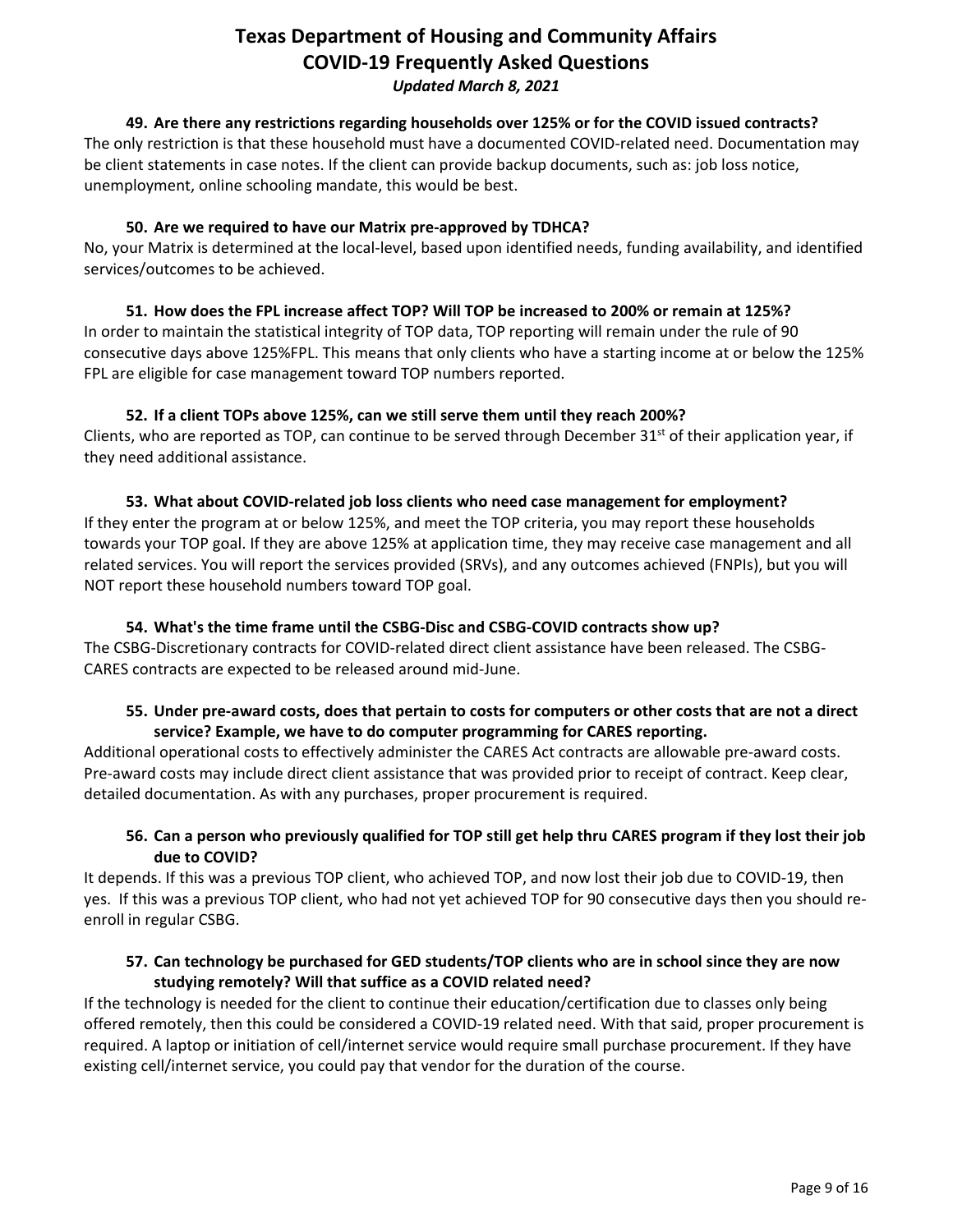### **58. So gift cards can't be a \$100 Visa Card which is just like cash? Do the clients need to turn in receipts for purchases with gift cards?**

Pre-loaded Visas Cards are like cash. These are not allowable. You may purchase gift cards for specific needs through local vendors, for such things as: food, essentials, gas. The client file must clearly note the purpose of each gift card. Clients are not required to provide receipts to prove what the card was used for. Agencies who use gift cards must have strong internal controls. Each card must be accounted for and associated with a client need noted in the client file. Gift cards are to be kept in a secure location with strict oversight and good internal controls. Subrecipients should have a clear written policy/procedure developed for gift cards.

**59. Does the CARES ACT cover employees as well? As in rental assistance, food, and gas (fuel)?** If agency staff meet the eligibility requirements for the programs, then they may be served. However, you will want a written policy or procedure as to how these applicants will be processed. There must be separation of duties (i.e. - application and eligibility determination conducted by a supervisor or non-relative/friend), with Executive Director approval for payment. The staff must be treated and processed like any other applicant and not placed ahead of other clients.

### **60. Is there a complete list of COVID-related reasons?**

No, there is not a list as we cannot anticipate the various types of assistance that may be related to COVID-19. This will need to be on a case-by-case basis as to what happened due to COVID-19, that wouldn't have happened if this pandemic didn't occur, that has caused the need.

# **61. If a Head Start parent now has to pay for childcare because the Head Start Center is closed, is this a COVID reason?**

Yes.

# **62. Would layoffs from the oil fields be a COVID reason?**

Yes, if the layoffs are due to low fuel prices causing the oil companies to reduce production from COVID-19.

### **63. What about COVID-related job loss clients who need case management for employment?**

If they enter the program at or below 125%, and meet the TOP criteria, you may report these households towards your TOP goal. If they are above 125% at application time, they may receive case management and all related services. You will report the services provided (SRVs), and any outcomes achieved (FNPIs), but you will NOT report these household numbers toward TOP goal.

### **64. To confirm, is mortgage assistance allowed?**

Yes, it is allowable if offered to avoid the household being at risk of homelessness. Your agency should have a clearly outlined Matrix of when this assistance will be offered: risk condition, how many times and for how much. It is recommended to set a dollar threshold per month and limit the number of months for such assistance. This way all staff are treating households equitably.

# **65. Are mortgage payments allowed under 2019-2020 Discretionary and/or CARES funds?**

Yes, it is allowable with CSBG funds to avoid homelessness. First, many lenders are offering delayed or reduced monthly payments during this pandemic—tacking on the balance to the end of the contracts so that people don't lose their homes. Lenders are advertising to call them for this. The first action, should be for clients to contact their lender and make arrangements. Second, there are other programs who are receiving funds to address this issue---partner with them. Third, it should be limited to avoiding homelessness.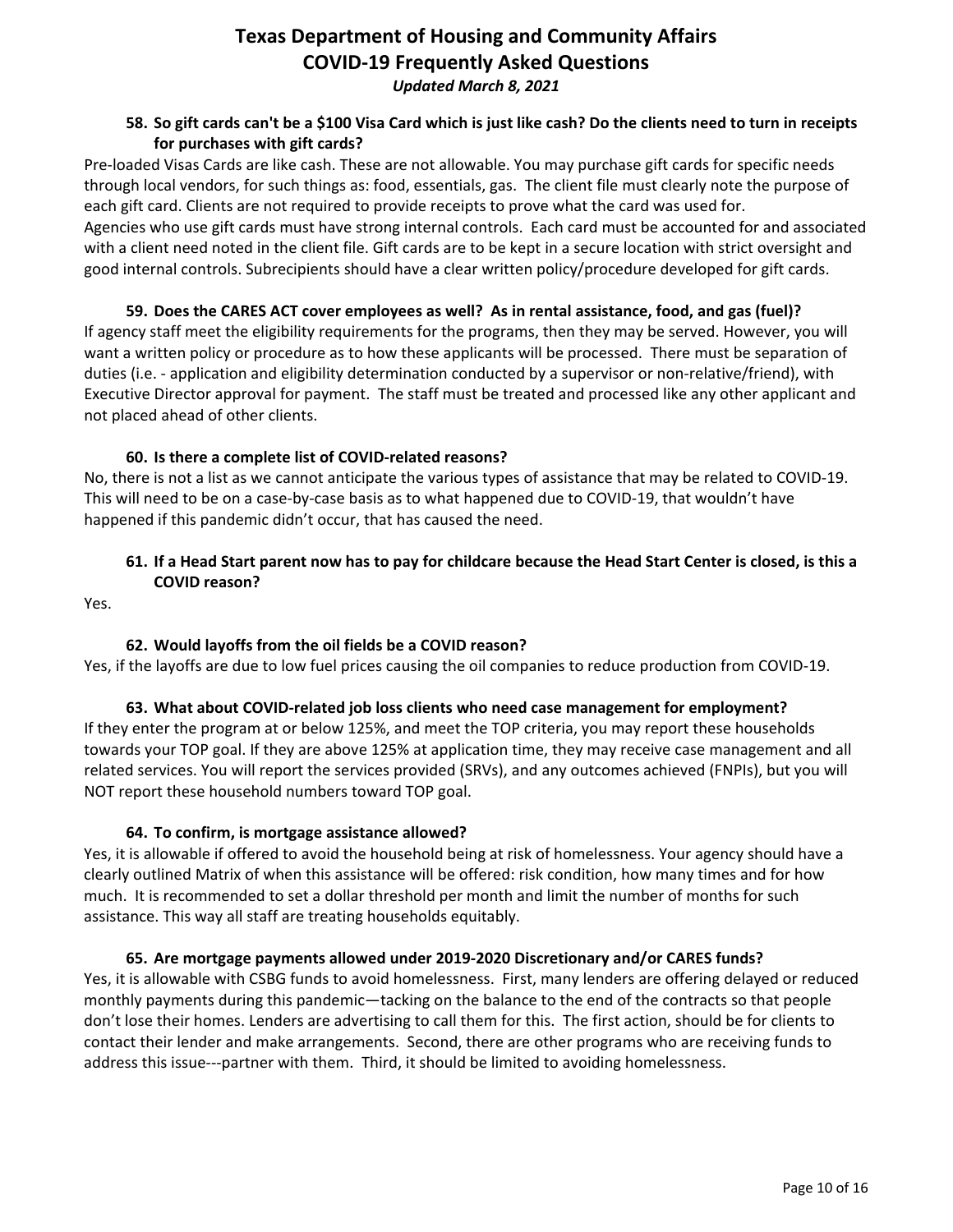**66. If mortgage statement includes taxes and insurance, can we still pay full mortgage payment?** Yes, in order to avoid risk of homelessness, the full monthly payment may be paid. Retain a copy of the mortgage statement in the client file.

# **67. If we choose a limitation on payment of rent, how should we handle if their current rental is over that limit?**

Rental assistance is for avoiding homelessness. If a partial payment will not avoid eviction, then you will need to leverage funds with partners, or have the client cover the difference, so that the assistance provided is effective. If you are considering limiting the dollar amount, HUD rent limits may be a good source for determining reasonable thresholds[: https://www.hudexchange.info/programs/home/home-rent-limits/](https://www.hudexchange.info/programs/home/home-rent-limits/)

## **68. If funding is limited for rental assistance, after you serve priority populations, can we serve additional people using a lottery system since there isn't enough funding for all?**

This is an agency-level decision. Establish a written COVID-19 procedure for how this will be handled and then follow it.

# **69. TDHCA compliance division asked during previous monitoring for lease agreements so it is highly suggested to obtain lease agreements for the files.**

That is correct. You are to maintain a copy of the client's lease agreement or mortgage statement in the file. Payment is to be made directly to the landlord/owner or mortgage company.

# **70. If doing rental assistance, are we required to follow fair housing standards of HUD that we are required to follow for HOME programs?**

No, the service is to prevent homelessness. You must have a copy of the client's lease agreement and make the payment directly to the landlord/owner.

# **71. If a client is requesting rental assistance and they are behind 6 months, all past due rent is not COVID-related, can we catch them up with CARES funds?**

Remember that CARES assistance shall be provided for only COVID-19 impacts; therefore, limit the assistance to only the time period when the client lost employment or reduced hours as a result of the pandemic. Since this client was behind well before COVID-19, you could provide assistance under your regular CSBG contract if that is an acceptable policy at your particular organization.

# **72. Can we support our 211 partner with CSBG CARES funds?**

You cannot give money without oversight and reporting the uses, services, or outcomes. If 211 needs additional staff, your agency staff could assist with provision of referral activities.

# **73. How will the CARES funds be allocated and how long do we have to expend these funds?**

The Department will use our standard CSBG allocation formula for these funds. The full award amount for each Subrecipient will be issued in a one year contract, as it is anticipated that the most COVID-related needs will be emergency assistance and will diminish over time once the health disaster is lifted. The Department will consider extensions, if the need arises.

### **74. Can you reiterate the deadline for the CSBG-Discretionary COVID contract?** CSBG\_D COVID-19 Contracts (this is not a CARES Act contract) expire 8/31/2020.

# **75. What will be the terms of the CARES grant?**

The contract term will be 3/27/20-7/31/21. Any assistance must be to a documented COVID-19 related need.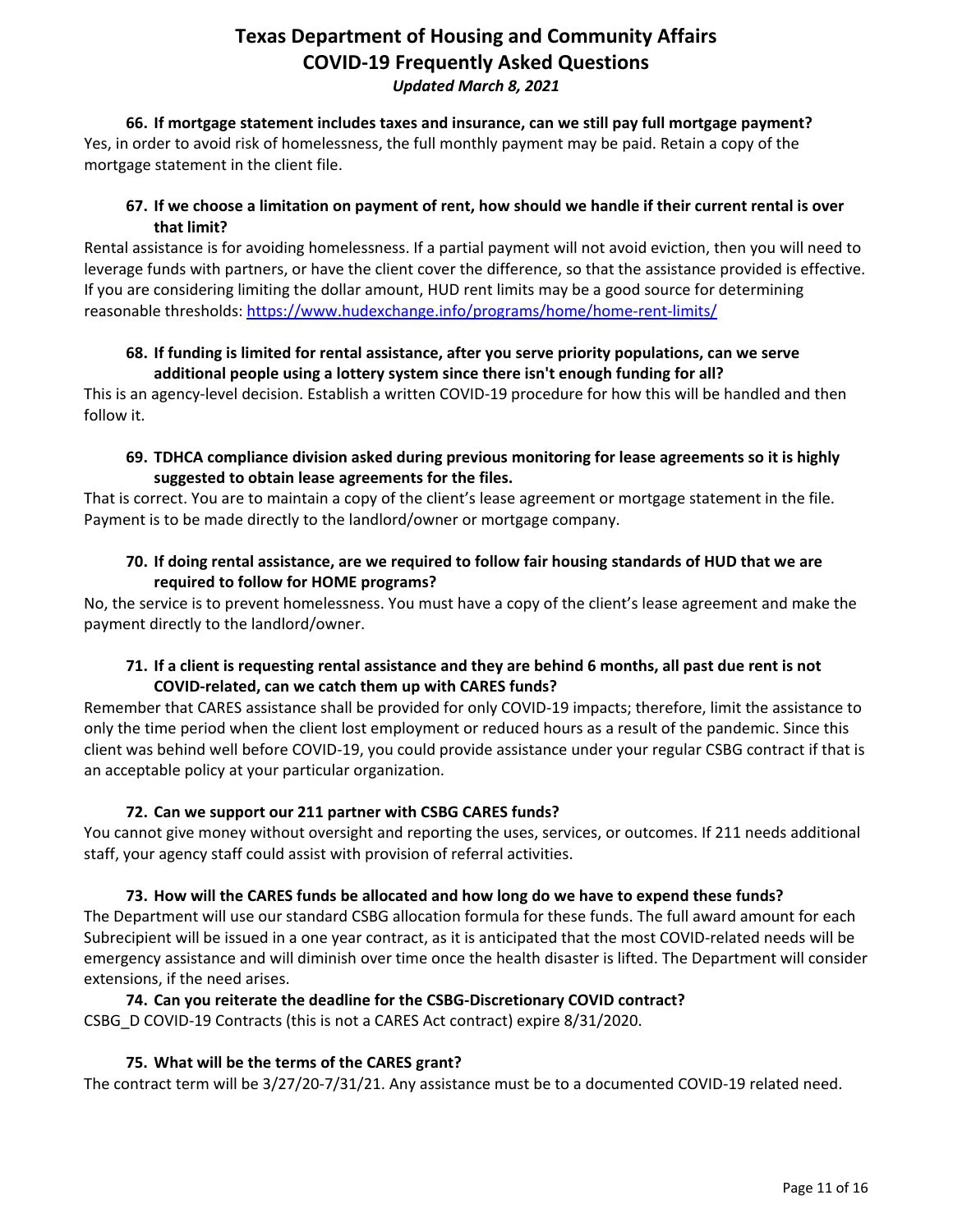### **76. What is the deadline for the CARES needs assessment?**

It is due, along with your CARES CAP and Budget, 30 days from receipt of your CSBG CARES Act Contract.

### **77. Are we required to have a public hearing on the CARES Act? Can the public hearing requirement be waived?**

No, you will not have to hold a public hearing for the CARES Budget. These funds are considered supplemental CSBG funds, AND there is currently a waiver of Texas Government Code 2105.058 regarding public hearings. It is a Best Practice to hold a public hearing for this budget, but it is not currently required.

# **78. Would unincorporated Bexar county and suburban cities qualify for CSBG funding?**

These areas are covered by the City of San Antonio CSBG which is for all of Bexar County

# **79. Does the CSBG application still apply for COVID-19 supplemental or are we able to use the Disaster tracking sheet that was sent out?**

Yes, an application is required for all households who receive any CSBG funds.

**80. What about the CSBG Discretionary funds we received last year for TOP participants, will those funds still be available to those on case management who are needing help with tuition, food, employment supplies, and who have not necessarily been affected directly by the COVID-19?**

Yes.

## **81. Are we able to assist with internet service with the additional CSBG funds? This is a big need for those who have been laid off and need to view job postings and fill out online applications.**

If the client already has internet service, you may pay their provider for a limited number of months. If the client does not have existing internet service, you would need to properly procure such service, most likely using Small Purchase method, and properly document the most cost effective.

### **82. Can we purchase meals for Meals on Wheels if necessary?**

If a CSBG eligible entity has a Meals on Wheels program, CSBG funds can support the program in their budget as "CSBG Support for xxx Program." Persons who are being supported with the program must have a current CSBG application on file. If you are trying to support another non-profit that operates a Meals on Wheels program, again, you'll need a contract with that entity and amend your budget. Purchase of food is allowable for CSBG eligible households with whom you have a current application.

### **83. For the extended Organization Standards submission, are documents for the original window of September 30th?**

Yes, the extension is to provide you additional upload time. Only documentation for FY20 (October 1, 2019- September 30, 2020) is to be submitted.

### **84. Where is the new Organization Standards guide located?**

It may be found under the header "CSBG Organizational Standards," located here:

- <https://www.tdhca.state.tx.us/community-affairs/csbg/additional-requirements.htm>
	- o [Organizational Standards Guide for Public and Private Eligible Entities \(PDF\) –](https://www.tdhca.state.tx.us/community-affairs/csbg/docs/OrgStandards-PubPriv-EligibleEntities.pdf) Updated April 2020

### **85. Can CSBG funds be used to pay for WAP training, once WAP TTA funds are expended?**

CSBG funds can only be used if it is identified as "CSBG Support for WX" direct client assistance in the CSBG budget. CSBG funds cannot pay for any administrative costs related to LIHEAP. Training is an administrative cost, therefore neither CSBG nor any other federal funds can be utilized to support LIHEAP administrative costs per the LIHEAP statute.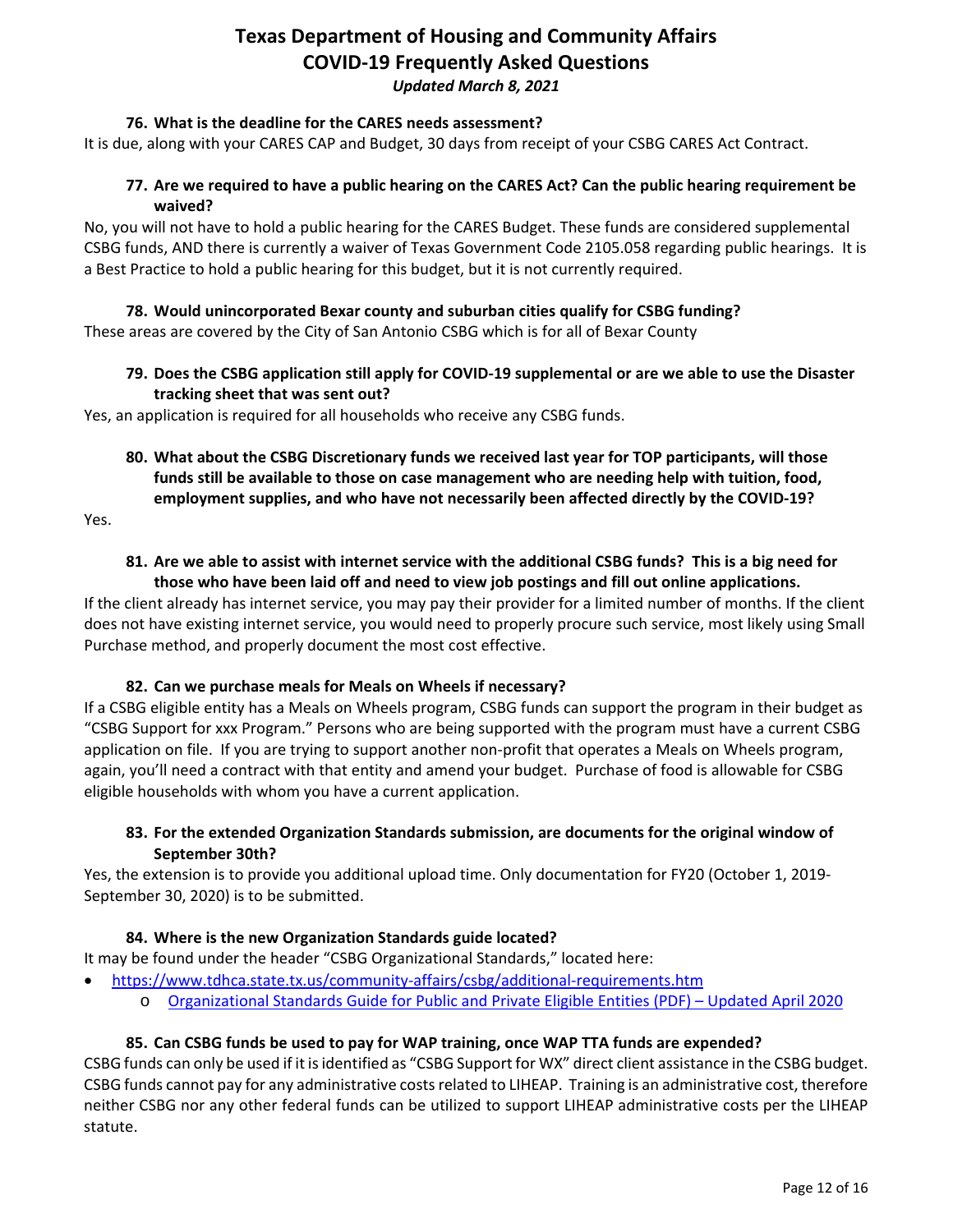# *Updated March 8, 2021*

# <span id="page-12-0"></span>**V. WAP**

**86. You stated DOE doesn't allow counting home as complete, is this the same as LIHEAP?** Yes, LIHEAP is the same.

#### **87. Will the additional LIHEAP funds be for CEAP only or include WAP?** 100% CEAP. No WAP.

### **88. Will the LIHEAP 2019 contract be combined with the LIHEAP 2020 contract?**

No. USHHS allows LIHEAP-WAP (and CEAP) contracts to be extended beyond the original 12 month contract period. TDHCA will continue to follow this process in order to ensure full program expenditures.

### **89. Are you considering merging contracts to give us time to bring down CPU's and increase production after things improve?**

TDHCA has not made a final call on this option, but will evaluate the situation when appropriate.

#### **90. Will our 2020 WAP contracts be extended?**

The LIHEAP 2019 contracts have been extended until June 30, 2020. A decision has not been made on if LIHEAP 2020 contracts will be extended.

**91. Can we get to our 2020 DOE TT&A funds now? Can we use our 2020 T T&A if we have used all 2019?**  PY2020 DOE funds will not be available until July 1, 2020

#### **92. Can we pay with DOE T&TA funds to get CUE's online?**

Yes.

### **93. Do you think the training offered can compensate a full month of work and or beyond?** This will depend on local budgets and costs.

### **94. Can training funds be used for lead recertification?**

Yes, and several providers may have an online Lead class for the recertification process.

#### **95. Speaking of 200%, will the new LIHEAP funds be using this income eligibility as well?** No LIHEAP will remain at 150%, the maximum allowed by federal statute.

#### **96. If WAP personnel are repurposed for work in CEAP or CSBG what pool of money are they paid out of?**

Personnel will be paid by the programs/funding sources their activities support.

### **97. For centers currently closed to the public and performing telephone-intake applications for CEAP & WAP, they are free to begin using the Client Signature Flexibility form, correct?**

Yes, the Client Signature Flexibility Form can be used when a client signature is unobtainable. For DOE-WAP applications, as long as income is listed on the application then a DIS does not need to be included in the client file.

### **98. Should agencies consider reopening weatherization field operations amidst the COVID-19 pandemic in regards to the recent guidance?**

Field operation and activity for WAP staff remains a local decision. Prior to making decisions agencies are strongly encouraged to consider safety factors such as the following: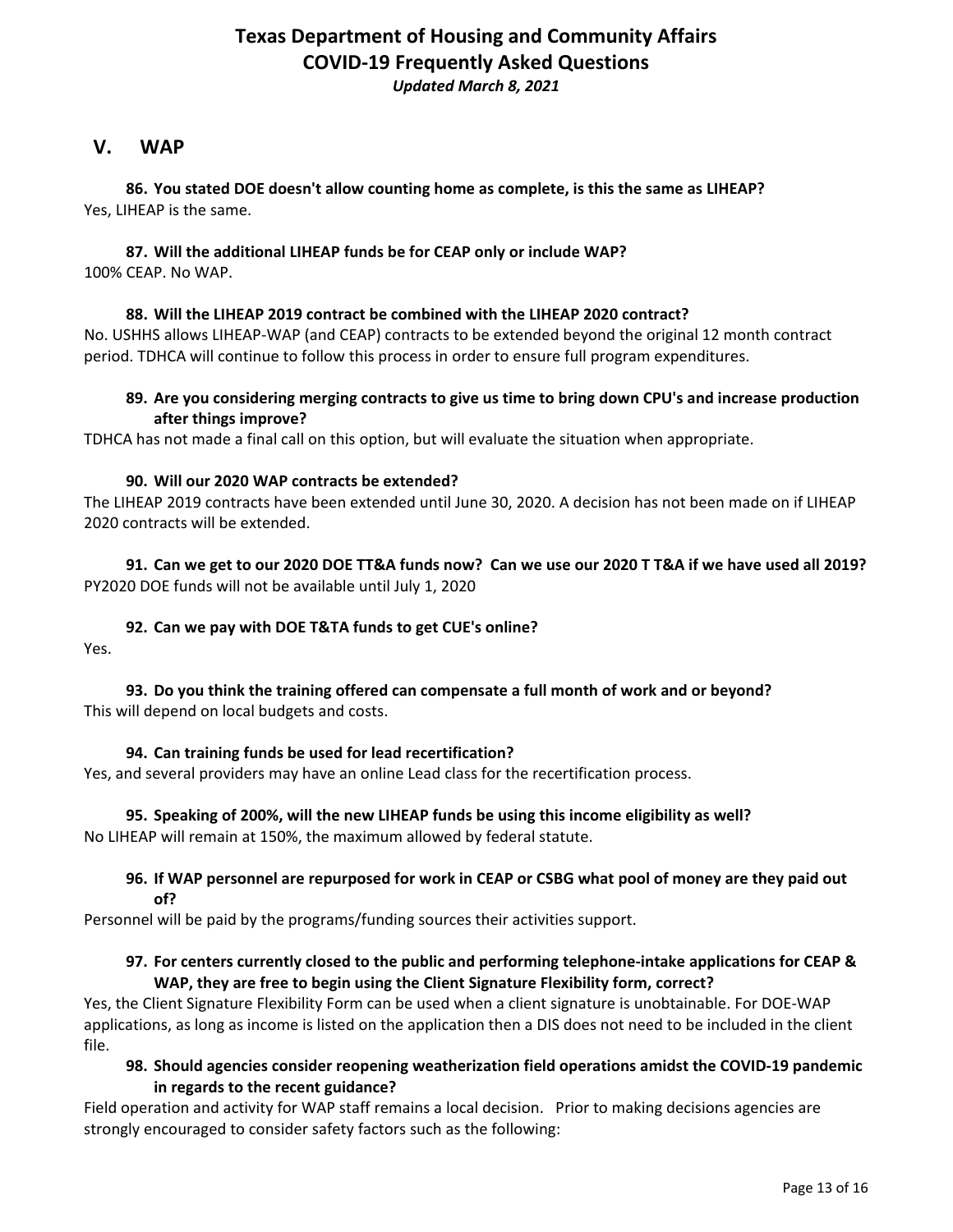- Severity of outbreak for their service area
- Existing health conditions of staff and clients
- Is there a safe work plan developed and in place
- Can the work scope be completed in a safe fashion

### **99. We feel TDHCA has not provided guidance related to safe work practices. Are resources available from the Department to aid agencies in developing a safe work plan**

Resources continue to be available on the Departments website at the following location: <https://www.tdhca.state.tx.us/community-affairs/covid19.htm>

We have chosen to provide information utilizing website links as information is being continuously updated. Only providing a snap shot of information could leave out recently updated or important safety information.

### *Example of available resources (as of 4/29/2020):*

NASCSP link at<https://nascsp.org/coronavirus-resources/> contains the following:

- Safety Protocols
	- **[Considerations for WAP Field Work](https://nascsp.org/wp-content/uploads/2020/04/COVID-Considerations-for-Fieldwork.pdf)** (NASCSP)
	- Webinar: "Managing WAP Safety" 4/23/20 **[Slides](https://nascsp.org/wp-content/uploads/2020/04/042320_NASCSP-Managing-WAP-Safety-in-COVID-19.pdf)** | **[Recording](https://attendee.gotowebinar.com/recording/658130683435448591)**
	- **State Sample: Wyoming** 
		- **[WY WAP COVID-19 Field Checklist](https://nascsp.org/wp-content/uploads/2020/04/WY-covid-checklist.pdf)**
		- **[WAP Emergency Preparedness, Disaster & Continuity of Operations Guidance](https://nascsp.org/wp-content/uploads/2020/04/WY-COOPEMPREP2020UPDATEfinal.pdf)**
		- **[Wyoming Safety Newsletter](https://nascsp.org/wp-content/uploads/2020/04/WY-01021971safetyenewslette3102020.pdf)**
- National Association of Home Builders (NAHB)
	- **[Poster of Protection Measures](https://www.nahb.org/-/media/NAHB/advocacy/docs/industry-issues/disaster-response/coronavirus-jobsite-infection-prevention-measures-large.pdf)**
	- **[Jobsite Safety Toolbox Talk](https://nascsp.org/wp-content/uploads/2020/04/NAHB-jobsite-safety-toolbox-talk.docx)**
	- **[Additional Resources in English and Spanish](https://www.nahb.org/Advocacy/Industry-Issues/Emergency-Preparedness-and-Response/Coronavirus-Preparedness/Protect-Your-Business/Construction-Jobsite-Safety-Recommendations)**
	- **[OSHA Guidance on Preparing Workplaces for COVID-19](https://www.osha.gov/Publications/OSHA3990.pdf)**
- Potential screening tools for workers and clients
	- **Emory University- ["Check your risk for COVID-19"](https://c19check.com/start)**
	- Check your state Department of Health website as many have developed online tools.

#### **100. Since blower doors and duct blasters move air from different portions of the structure will the use of such diagnostic equipment still be a program requirement?**

Use of blower door and duct blaster diagnostic equipment are required by the program to accurately assess, model and document results. Evaluating risk, strategies for minimizing risk, and recommended safety precautions by the various resources provided, should be factored into the local decision of continuing or reopening weatherization field activities.

### **101. Can we pay for our subcontractor's time while they attend training sessions or the virtual conference?**

No, TDHCA requirements will not allow paying for subcontractor's time; however, a Sub grantee may pay for subcontractor training using T&TA funds as long as the training is necessary to meet DOE WAP work standards. Per WPN 20-1, in making the determination to pay for contractors' training (not time), Subgrantee should secure a retention agreement in exchange for the training. The retention agreement should require that contractors will work in the Program for a specific amount of time that equates to the value of the costs associated with the T&TA provided. Examples of contractor/agency retention agreements can be found on EERE's website under WPN 10-1 or can be obtained from the DOE PO by request.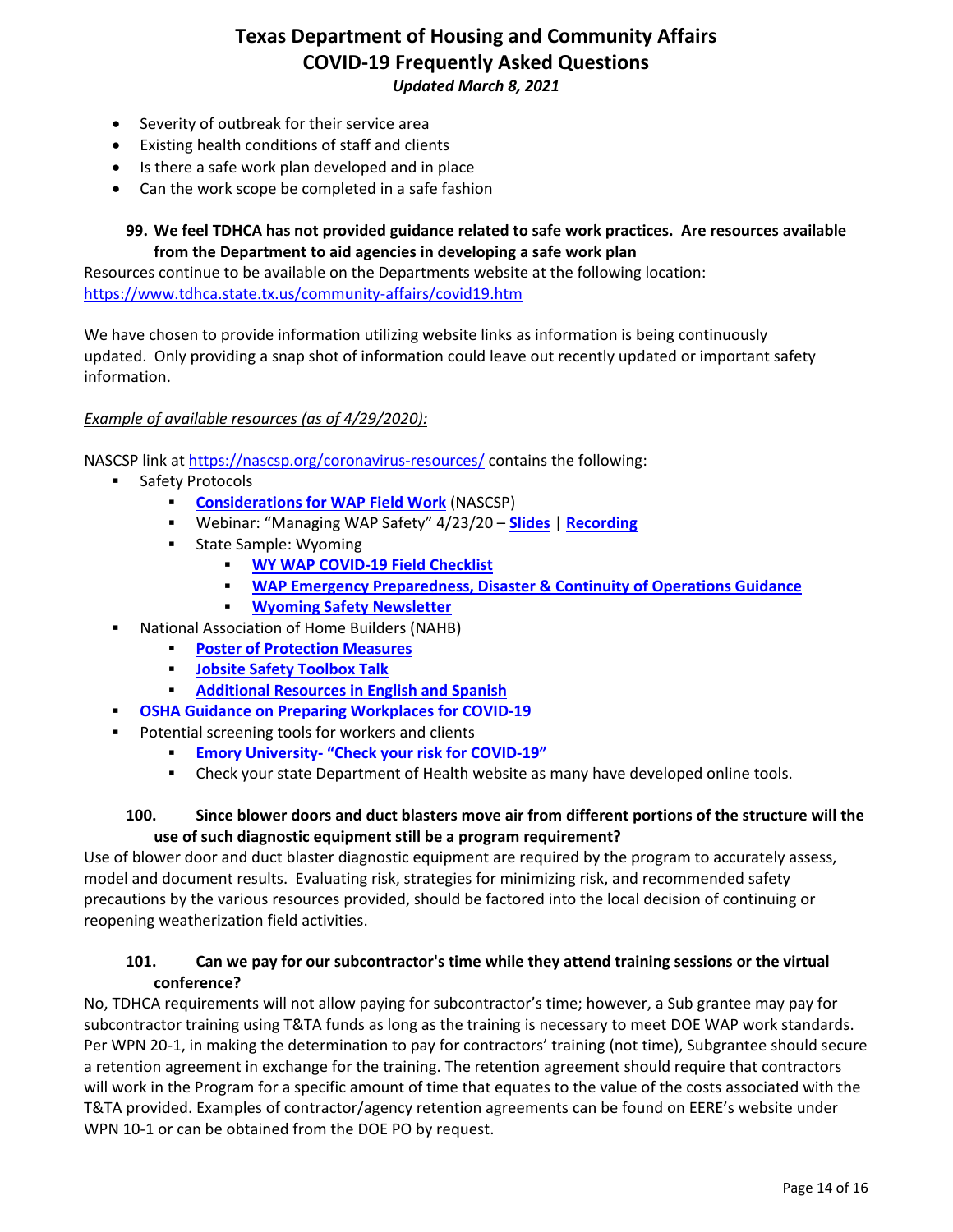## **102. We are considering sending contractors to homes to repair/replace non-working ACs in vulnerable homes. We are thinking that is an essential construction. Does TDHCA have a recommendation on this?**

This decision is outside of the Department's purview. If you have specific questions about an activity, you should contact your legal counsel and/or you may ask TDEM to have certain functions determined as essential: <https://tdem.texas.gov/essentialservices/>

GA-14 refers to the Texas Department of Emergency Management (TDEM) and the Department of Homeland Security descriptions of "essential services," found here:

https://www.cisa.gov/sites/default/files/publications/CISA Guidance on the Essential Critical Infrastructure Workforce Version 2.0 Updated.pdf

# <span id="page-14-0"></span>**VI. BOARDS**

### **103. For our Advisory Boards/Councils, will we be able to use Skype or WebEx to hold these meetings? If not, how do we get things approved, such as strategic plan?**

Governor Abbott issued guidance regarding the Open Meetings Act and waived certain requirements allowing Meetings to occur virtually. If you have questions you should check with your legal counsel or CAPLAW

### **104. Can we postpone our April board meeting until May?**

This is at the discretion of the Subrecipient. Please be sure to follow local procedures and bylaws.

# <span id="page-14-1"></span>**VII. REPORTING**

**105. Will the due date for the additional reporting be the 15th of each month as well?** All reports will be due the  $15<sup>th</sup>$  of the month.

**106. It was stated that we need to report families in all contracts if they received services from that contract? Will we not report once to keep it an unduplicated count? Or am I to understand that a household who may be assisted under the regular contract and the COVID-19 contract will have to be data entered in both contracts?** 

Unduplicated counts are reported by contract. The Department will need reports to be separate for CSBG, CSBG\_D COVID, and CSBG CARES Act.

We will be reporting under a different annual report for CARES Act.

### **107. What instructions do you have for us regarding pre-award costs out of CSBG/CSBG\_D for charging CSBG CARES when received?**

In addition to having clear documentation of COVID-19 related need for each expense, and to ensure no double dipping, Subrecipients are to report any adjustments from their current contracts MER as an expense that will match on their CARES contracts MER.

### **108. With previous CSBG, CSBG -D, CEAP contracts we only reported performance on one contract? Why the change that we report on each performance report?**

The Department must track COVID related assistance by contract. Federal requirements require that the Department issue separate contracts for CARES and must account for funding and performance under those CARES contracts.